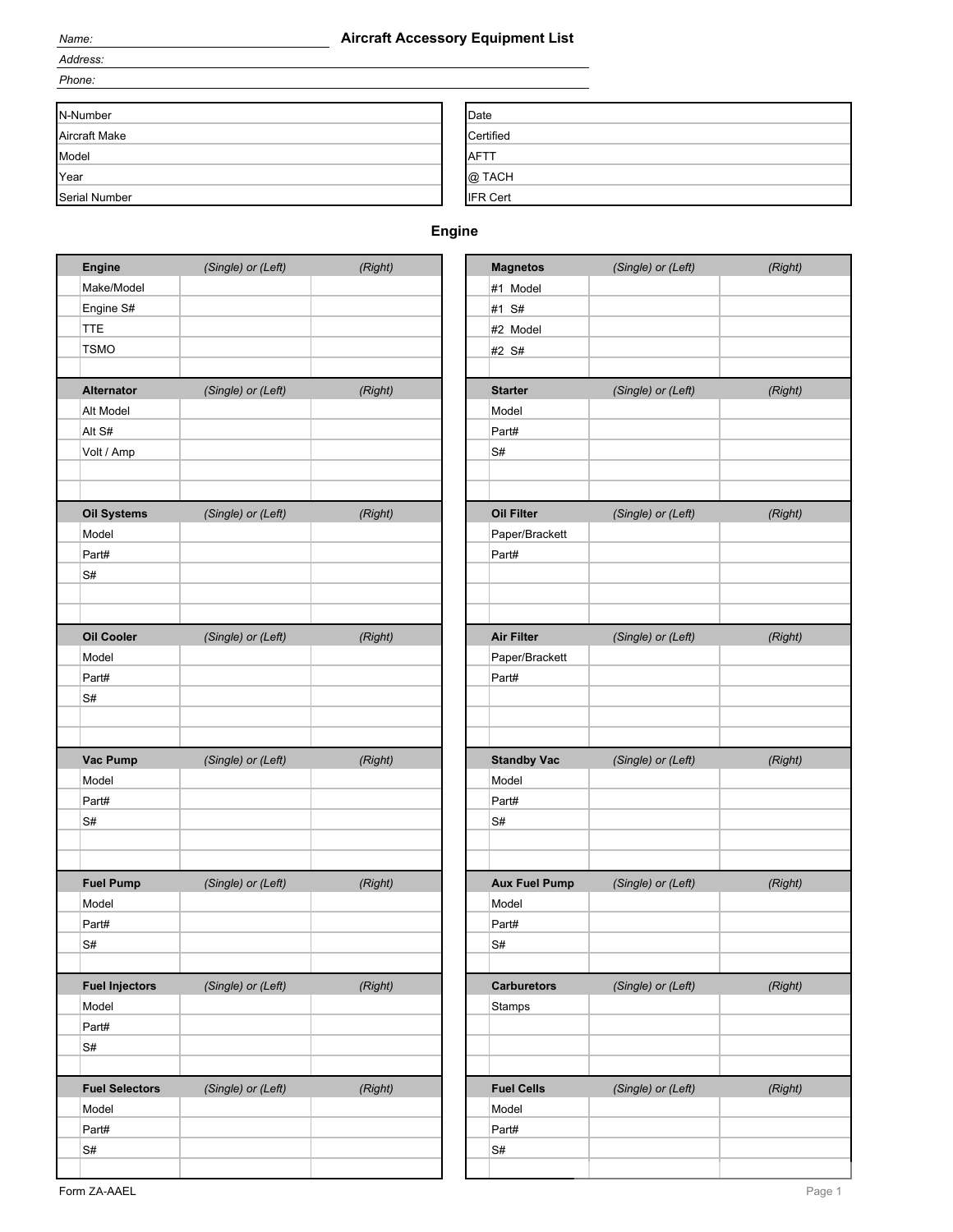| <b>Fuel Transmitters</b> | (Single) or (Left) | (Right) |                       | <b>Fuel Transducers</b> |
|--------------------------|--------------------|---------|-----------------------|-------------------------|
| Model                    |                    |         |                       | Model                   |
| Part#                    |                    |         |                       | Part#                   |
| S#                       |                    |         |                       | S#                      |
|                          |                    |         |                       |                         |
| <b>Ignition Sw</b>       | (Single) or (Left) | (Right) |                       | Turbochargers           |
| Model                    |                    |         | Model                 |                         |
| Part#                    |                    |         | Part#                 |                         |
| S#                       |                    |         | S#                    |                         |
|                          |                    |         |                       |                         |
| <b>Engine Controls</b>   | (Single) or (Left) | (Right) | <b>Conversions</b>    |                         |
| Model                    |                    |         | Model                 |                         |
| Part#                    |                    |         | Part#                 |                         |
| S#                       |                    |         | S#                    |                         |
|                          |                    |         |                       |                         |
| <b>Spark Plugs</b>       | (Single) or (Left) | (Right) | <b>Gear Boxes</b>     |                         |
| Model                    |                    |         | Model                 |                         |
| Part#                    |                    |         | Part#                 |                         |
| S#                       |                    |         | S#                    |                         |
|                          |                    |         |                       |                         |
| <b>Eng Fire Bottle</b>   | (Single) or (Left) | (Right) | <b>Batteries</b>      |                         |
| P/N                      |                    |         | Model<br>Part#        |                         |
| Next Hydro               |                    |         | S#                    |                         |
| Squibs                   |                    |         |                       |                         |
| <b>Tachometer</b>        | (Single) or (Left) | (Right) | <b>Exhaust System</b> |                         |
| Model                    |                    |         | Model                 |                         |
| Part#                    |                    |         | Part#                 |                         |
| S#                       |                    |         | S#                    |                         |
|                          |                    |         |                       |                         |
| Gages                    | (Single) or (Left) | (Right) | <b>Valves</b>         |                         |
| Model                    |                    |         | Model                 |                         |
| Part#                    |                    |         | Part#                 |                         |
| S#                       |                    |         | S#                    |                         |
|                          |                    |         |                       |                         |

# **Propeller**

| Propeller            | (Single) or (Left) | (Right) | <b>Governers</b> | (Single) or (Left) |
|----------------------|--------------------|---------|------------------|--------------------|
| Prop Model           |                    |         | Gov Model        |                    |
| Prop S#              |                    |         | Gov S#           |                    |
| <b>TSOH</b>          |                    |         | Last OH          |                    |
|                      |                    |         |                  |                    |
| <b>Prop De-Icing</b> | (Single) or (Left) | (Right) |                  | (Single) or (Left) |
| Model                |                    |         | Model            |                    |
| Part#                |                    |         | Part#            |                    |
| S#                   |                    |         | S#               |                    |
|                      |                    |         |                  |                    |

| <b>Governers</b> | (Single) or (Left) | (Right) |
|------------------|--------------------|---------|
| <b>Gov Model</b> |                    |         |
| Gov S#           |                    |         |
| Last OH          |                    |         |
|                  |                    |         |
|                  |                    |         |
|                  | (Single) or (Left) | (Right) |
| Model            |                    |         |
| Part#            |                    |         |
| S#               |                    |         |

### **Avionics**

| <b>Instruments</b> | (Single) or (Left) | (Right) | Navigation | (Single) or (Left) | (Right) |
|--------------------|--------------------|---------|------------|--------------------|---------|
| Model              |                    |         | Model      |                    |         |
| Part#              |                    |         | Part#      |                    |         |
| S#                 |                    |         | S#         |                    |         |
|                    |                    |         |            |                    |         |

| <b>Navigation</b> | (Single) or (Left) | (Right) |
|-------------------|--------------------|---------|
| Model             |                    |         |
| Part#             |                    |         |
| S#                |                    |         |
|                   |                    |         |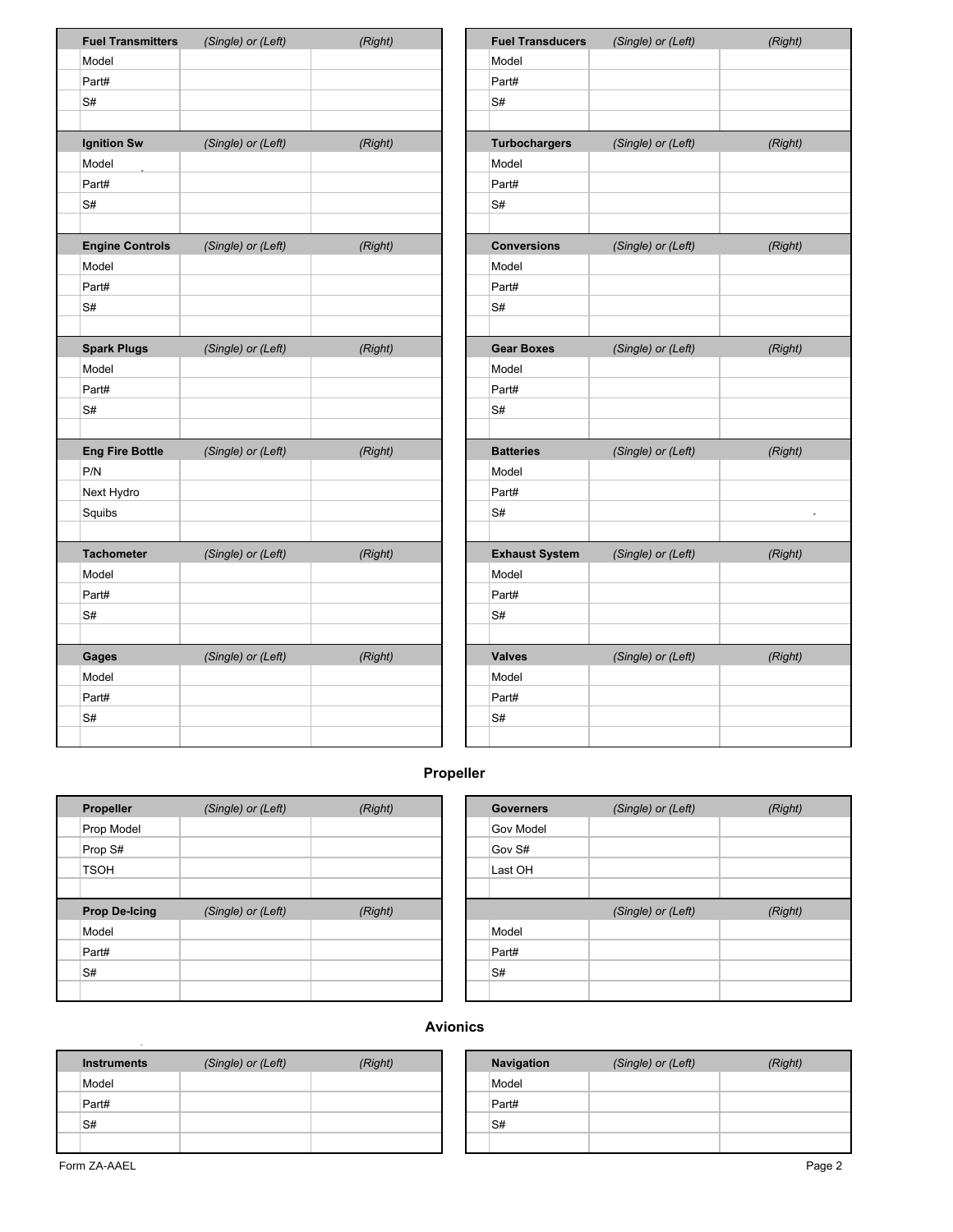| Radar                 | (Single) or (Left) | (Right) | <b>Radios</b>          | (Single) or (Left) | (Right) |
|-----------------------|--------------------|---------|------------------------|--------------------|---------|
| Model                 |                    |         | Model                  |                    |         |
| Part#                 |                    |         | Part#                  |                    |         |
| S#                    |                    |         | S#                     |                    |         |
|                       |                    |         |                        |                    |         |
| <b>TCAS</b>           | (Single) or (Left) | (Right) | <b>TAWS</b>            | (Single) or (Left) | (Right) |
| Model                 |                    |         | Model                  |                    |         |
| Part#                 |                    |         | Part#                  |                    |         |
| S#                    |                    |         | S#                     |                    |         |
|                       |                    |         |                        |                    |         |
| <b>GPS</b>            | (Single) or (Left) | (Right) | Autopilot              | (Single) or (Left) | (Right) |
| Model                 |                    |         | Model                  |                    |         |
| Part#                 |                    |         | Part#                  |                    |         |
| S#                    |                    |         | S#                     |                    |         |
|                       |                    |         |                        |                    |         |
| <b>Altimeter</b>      | (Single) or (Left) | (Right) | <b>Transponders</b>    | (Single) or (Left) | (Right) |
| Model                 |                    |         | Model                  |                    |         |
| S#                    |                    |         | Part#                  |                    |         |
| 91.411                |                    |         | S#                     |                    |         |
|                       |                    |         |                        |                    |         |
| <b>Pitot System</b>   | (Single) or (Left) | (Right) | <b>Beacons</b>         | (Single) or (Left) | (Right) |
| Model                 |                    |         | Model                  |                    |         |
| Part#                 |                    |         | Part#                  |                    |         |
| S#                    |                    |         | S#                     |                    |         |
|                       |                    |         |                        |                    |         |
| <b>Sensors</b>        | (Single) or (Left) | (Right) | <b>Radio Equipment</b> | (Single) or (Left) | (Right) |
| Model                 |                    |         | Model                  |                    |         |
| Part#                 |                    |         | Part#                  |                    |         |
| S#                    |                    |         | S#                     |                    |         |
|                       |                    |         |                        |                    |         |
| <b>Communications</b> | (Single) or (Left) | (Right) | Computer               | (Single) or (Left) | (Right) |
| Model                 |                    |         | Model                  |                    |         |
| Part#                 |                    |         | Part#                  |                    |         |
| S#                    |                    |         | S#                     |                    |         |
|                       |                    |         |                        |                    |         |
| <b>VOR</b>            | (Single) or (Left) | (Right) | <b>LORAN</b>           | (Single) or (Left) | (Right) |
| Model                 |                    |         | Model                  |                    |         |
| Part#                 |                    |         | Part#                  |                    |         |
| S#                    |                    |         | S#                     |                    |         |

| Radios              | (Single) or (Left)                 | (Right) |
|---------------------|------------------------------------|---------|
| Model               |                                    |         |
| Part#               |                                    |         |
| S#                  |                                    |         |
|                     |                                    |         |
| TAWS                | (Single) or (Left)                 | (Right) |
| Model               |                                    |         |
| Part#               |                                    |         |
| S#                  |                                    |         |
|                     |                                    |         |
| <b>Autopilot</b>    | (Single) or (Left)                 | (Right) |
| Model               |                                    |         |
| Part#               |                                    |         |
| S#                  |                                    |         |
|                     |                                    |         |
| <b>Transponders</b> | (Single) or (Left)                 | (Right) |
| Model               |                                    |         |
| Part#               |                                    |         |
| S#                  |                                    |         |
|                     |                                    |         |
|                     |                                    |         |
| <b>Beacons</b>      | (Single) or (Left)                 | (Right) |
| Model               |                                    |         |
| Part#               |                                    |         |
| S#                  |                                    |         |
|                     |                                    |         |
|                     | Radio Equipment (Single) or (Left) | (Right) |
| Model               |                                    |         |
| Part#               |                                    |         |
| S#                  |                                    |         |
|                     |                                    |         |
| Computer            | (Single) or (Left)                 | (Right) |
| Model               |                                    |         |
| Part#               |                                    |         |
| S#                  |                                    |         |
|                     |                                    |         |
| <b>LORAN</b>        | (Single) or (Left)                 | (Right) |
| Model               |                                    |         |
| Part#               |                                    |         |
| S#                  |                                    |         |

## **Landing Gear**

| <b>Hydraulics</b>   | (Single) or (Left) | (Right) | <b>Brakes</b> | (Single) or (Left) | (Right) |
|---------------------|--------------------|---------|---------------|--------------------|---------|
| Model               |                    |         | Model         |                    |         |
| Part#               |                    |         | Part#         |                    |         |
| S#                  |                    |         | S#            |                    |         |
| <b>Tires</b>        | (Single) or (Left) | (Right) | <b>Wheels</b> | (Single) or (Left) | (Right) |
| Model               |                    |         | Model         |                    |         |
| $\bullet$<br>Part#  |                    |         | Part#         |                    |         |
| S#                  |                    |         | S#            |                    |         |
| <b>Landing Gear</b> | (Single) or (Left) | (Right) | <b>Hoses</b>  | (Single) or (Left) | (Right) |
| Model               |                    |         | Model         |                    |         |
| Part#               |                    |         | Part#         |                    |         |
|                     |                    |         | S#            |                    |         |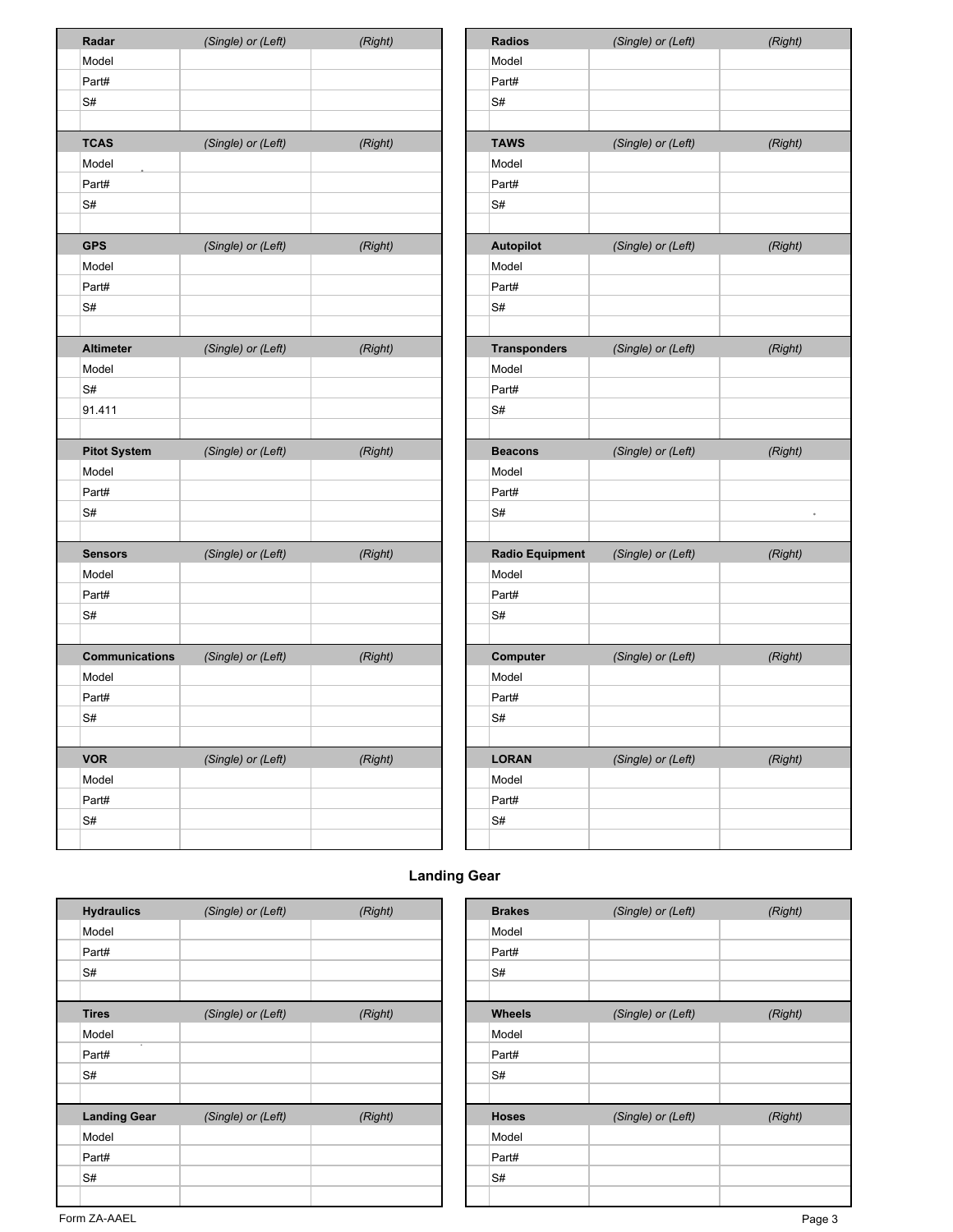| <b>Skis</b> | (Single) or (Left) | (Right) | <b>Floats</b> | (Single) or (Left) | (Right) |
|-------------|--------------------|---------|---------------|--------------------|---------|
| Model       |                    |         | Model         |                    |         |
| Part#       |                    |         | Part#         |                    |         |
| S#          |                    |         | S#            |                    |         |
|             |                    |         |               |                    |         |

| <b>Floats</b> | (Single) or (Left) | (Right) |
|---------------|--------------------|---------|
| Model         |                    |         |
| Part#         |                    |         |
| S#            |                    |         |
|               |                    |         |

## **Emergency & Fire**

| <b>ELT</b>          | (Single) or (Left) | (Right) | <b>Fire Equipment</b>     | (Single) or (Left) | (Right) |
|---------------------|--------------------|---------|---------------------------|--------------------|---------|
| Model               |                    |         | Model                     |                    |         |
| Part#               |                    |         | Part#                     |                    |         |
| S#                  |                    |         | S#                        |                    |         |
| <b>Life Vest</b>    | (Single) or (Left) | (Right) | <b>Fire Detection</b>     | (Single) or (Left) | (Right) |
| Model               |                    |         | Model                     |                    |         |
| Part#               |                    |         | Part#                     |                    |         |
| S#                  |                    |         | S#                        |                    |         |
| <b>Cylinders</b>    | (Single) or (Left) | (Right) | <b>Oxygen Systems</b>     | (Single) or (Left) | (Right) |
| O <sub>2</sub>      |                    |         | Model                     |                    |         |
| Nitro               |                    |         | Part#                     |                    |         |
|                     |                    |         | S#                        |                    |         |
| <b>Oxygen Masks</b> | (Single) or (Left) | (Right) | <b>Parachutes</b>         | (Single) or (Left) | (Right) |
| Model               |                    |         | Model                     |                    |         |
| Part#               |                    |         | Part#                     |                    |         |
| S#                  |                    |         | S#                        |                    |         |
| <b>Slides</b>       | (Single) or (Left) | (Right) | <b>Rafts &amp; Floats</b> | (Single) or (Left) | (Right) |
| Model               |                    |         | Model                     |                    |         |
| Part#               |                    |         | Part#                     |                    |         |
| S#                  |                    |         | S#                        |                    |         |

| <b>Fire Equipment</b>     | (Single) or (Left) | (Right) |
|---------------------------|--------------------|---------|
| Model                     |                    |         |
| Part#                     |                    |         |
| S#                        |                    |         |
|                           |                    |         |
| <b>Fire Detection</b>     | (Single) or (Left) | (Right) |
| Model                     |                    |         |
| Part#                     |                    |         |
| S#                        |                    |         |
|                           |                    |         |
| <b>Oxygen Systems</b>     | (Single) or (Left) | (Right) |
| Model                     |                    |         |
| Part#                     |                    |         |
| S#                        |                    |         |
|                           |                    |         |
| <b>Parachutes</b>         | (Single) or (Left) | (Right) |
| Model                     |                    | ٠       |
| Part#                     |                    |         |
| S#                        |                    |         |
|                           |                    |         |
| <b>Rafts &amp; Floats</b> | (Single) or (Left) | (Right) |
| Model                     |                    |         |
| Part#                     |                    |         |
| S#                        |                    |         |
|                           |                    |         |

**Cabin**

| <b>Circuit Breakers</b>      | (Single) or (Left) | (Right) | <b>Door Seals</b>       | (Single) or (Left) |
|------------------------------|--------------------|---------|-------------------------|--------------------|
| Model                        |                    |         | Model                   |                    |
| Part#                        |                    |         | Part#                   |                    |
| S#                           |                    |         | S#                      |                    |
| <b>Air Conditioners</b>      | (Single) or (Left) | (Right) | <b>Heaters</b>          | (Single) or (Left) |
| Model                        |                    |         | Model                   |                    |
| Part#                        |                    |         | Part#                   |                    |
| S#                           |                    |         | S#                      |                    |
| <b>Switch &amp; Relays</b>   | (Single) or (Left) | (Right) | <b>Cargo Restraints</b> | (Single) or (Left) |
| Model                        |                    |         | Model                   |                    |
| Part#                        |                    |         | Part#                   |                    |
| S#                           |                    |         | S#                      |                    |
| $\mathbf{r}$<br><b>Seats</b> | (Single) or (Left) | (Right) | <b>Safety Belts</b>     | (Single) or (Left) |
| Model                        |                    |         | Model                   |                    |
| Part#                        |                    |         | Part#                   |                    |
| S#                           |                    |         | S#                      |                    |
|                              |                    |         |                         |                    |

| <b>Door Seals</b>       | (Single) or (Left) | (Right) |
|-------------------------|--------------------|---------|
| Model                   |                    |         |
| Part#                   |                    |         |
| S#                      |                    |         |
|                         |                    |         |
| <b>Heaters</b>          | (Single) or (Left) | (Right) |
| Model                   |                    |         |
| Part#                   |                    |         |
| S#                      |                    |         |
|                         |                    |         |
|                         |                    |         |
| <b>Cargo Restraints</b> | (Single) or (Left) | (Right) |
| Model                   |                    |         |
| Part#                   |                    |         |
| S#                      |                    |         |
|                         |                    |         |
| <b>Safety Belts</b>     | (Single) or (Left) | (Right) |
| Model                   |                    |         |
| Part#                   |                    |         |
| S#                      |                    |         |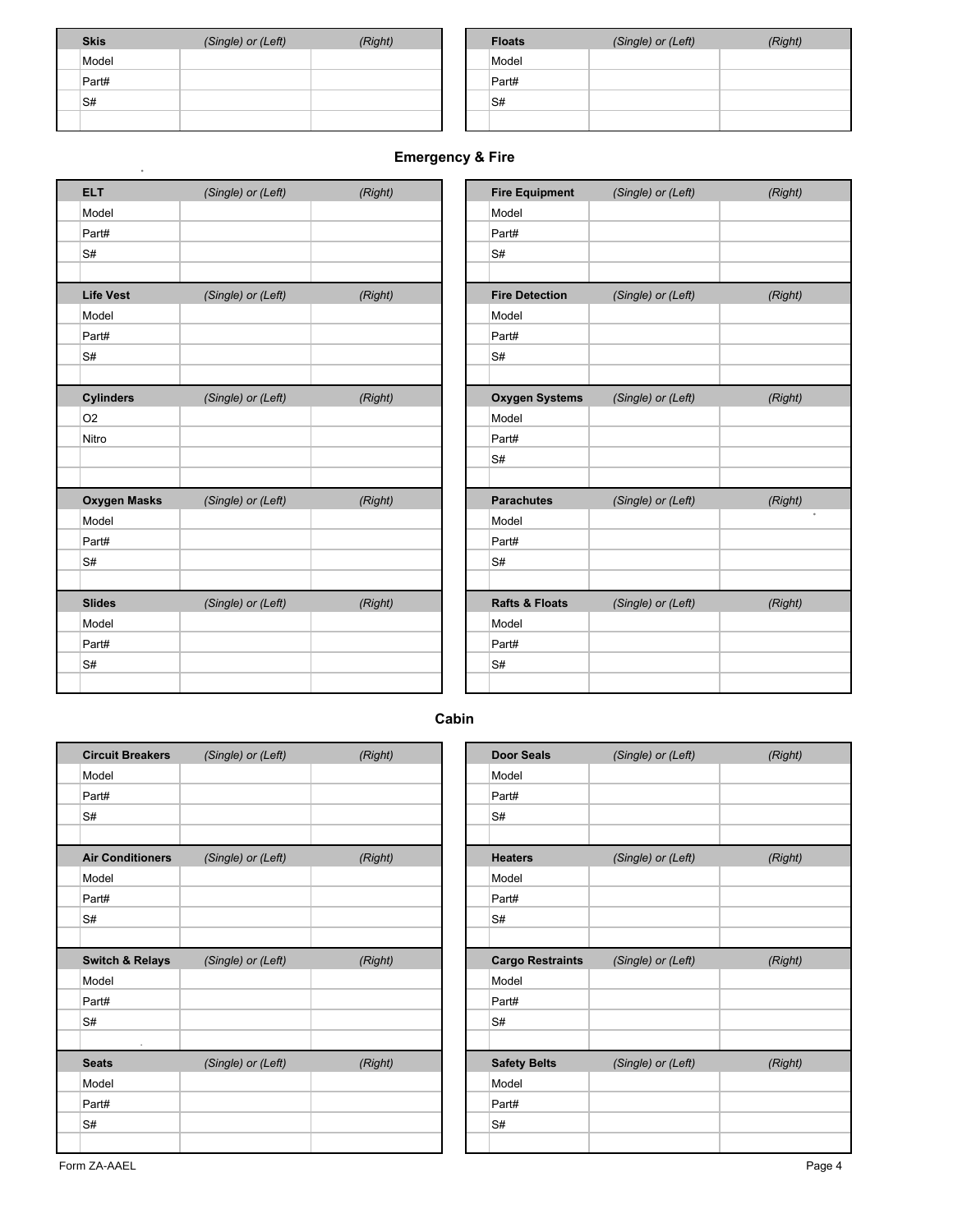| Lavatory | (Single) or (Left) | (Right) | Lighting | (Single) or (Left) | (Right) |
|----------|--------------------|---------|----------|--------------------|---------|
| Model    |                    |         | Model    |                    |         |
| Part#    |                    |         | Part#    |                    |         |
| S#       |                    |         | S#       |                    |         |
|          |                    |         |          |                    |         |

.

| Lighting | (Single) or (Left) | (Right) |
|----------|--------------------|---------|
| Model    |                    |         |
| Part#    |                    |         |
| S#       |                    |         |
|          |                    |         |

#### **Other**

| <b>Agricultural</b> | (Single) or (Left) | (Right) | De-Ice, Anti-Ice       | (Single) or (Left) |
|---------------------|--------------------|---------|------------------------|--------------------|
| Model               |                    |         | Model                  |                    |
| Part#               |                    |         | Part#                  |                    |
| S#                  |                    |         | S#                     |                    |
|                     |                    |         |                        |                    |
| <b>APUs</b>         | (Single) or (Left) | (Right) | <b>Hoists</b>          | (Single) or (Left) |
| Model               |                    |         | Model                  |                    |
| Part#               |                    |         | Part#                  |                    |
| S#                  |                    |         | S#                     |                    |
| <b>Hoses</b>        | (Single) or (Left) | (Right) | <b>Plates/Placards</b> | (Single) or (Left) |
| Model               |                    |         | Model                  |                    |
| Part#               |                    |         | Part#                  |                    |
| S#                  |                    |         | S#                     |                    |
| Fans                | (Single) or (Left) | (Right) | <b>Misc</b>            | (Single) or (Left) |
| Model               |                    |         | Model                  |                    |
|                     |                    |         | Part#                  |                    |
| Part#               |                    |         |                        |                    |

| Model<br>Part#<br>S#<br><b>Hoists</b><br>(Single) or (Left)<br>(Right)<br>Model<br>Part#<br>S#<br><b>Plates/Placards</b><br>(Single) or (Left)<br>(Right)<br>Model<br>Part#<br>S#<br><b>Misc</b><br>(Single) or (Left)<br>(Right)<br>Model<br>Part#<br>S# | De-Ice, Anti-Ice | (Single) or (Left) | (Right) |
|-----------------------------------------------------------------------------------------------------------------------------------------------------------------------------------------------------------------------------------------------------------|------------------|--------------------|---------|
|                                                                                                                                                                                                                                                           |                  |                    |         |
|                                                                                                                                                                                                                                                           |                  |                    |         |
|                                                                                                                                                                                                                                                           |                  |                    |         |
|                                                                                                                                                                                                                                                           |                  |                    |         |
|                                                                                                                                                                                                                                                           |                  |                    |         |
|                                                                                                                                                                                                                                                           |                  |                    |         |
|                                                                                                                                                                                                                                                           |                  |                    |         |
|                                                                                                                                                                                                                                                           |                  |                    |         |
|                                                                                                                                                                                                                                                           |                  |                    |         |
|                                                                                                                                                                                                                                                           |                  |                    |         |
|                                                                                                                                                                                                                                                           |                  |                    |         |
|                                                                                                                                                                                                                                                           |                  |                    |         |
|                                                                                                                                                                                                                                                           |                  |                    |         |
|                                                                                                                                                                                                                                                           |                  |                    |         |
|                                                                                                                                                                                                                                                           |                  |                    |         |
|                                                                                                                                                                                                                                                           |                  |                    |         |
|                                                                                                                                                                                                                                                           |                  |                    |         |
|                                                                                                                                                                                                                                                           |                  |                    |         |
|                                                                                                                                                                                                                                                           |                  |                    |         |

### **STCs**

| <b>STC</b> | (Single) or (Left) | (Right) | <b>STC</b> | (Single) or (Left) | (Right) |
|------------|--------------------|---------|------------|--------------------|---------|
|            |                    |         |            |                    |         |
|            |                    |         |            |                    |         |
|            |                    |         |            |                    |         |
|            |                    |         |            |                    |         |
| <b>STC</b> | (Single) or (Left) | (Right) | <b>STC</b> | (Single) or (Left) | (Right) |
|            |                    |         |            |                    |         |
|            |                    |         |            |                    |         |
|            |                    |         |            |                    |         |
|            |                    |         |            |                    |         |

| <b>STC</b> | (Single) or (Left) | (Right) |
|------------|--------------------|---------|
|            |                    |         |
|            |                    |         |
|            |                    |         |
|            |                    |         |
|            |                    |         |
| <b>STC</b> | (Single) or (Left) | (Right) |
|            |                    |         |
|            |                    |         |
|            |                    |         |

#### **Miscellaneous**

| <b>Misc</b> |  | <b>Misc</b> |
|-------------|--|-------------|
|             |  |             |
|             |  |             |
|             |  |             |
|             |  |             |
| <b>Misc</b> |  | <b>Misc</b> |
|             |  |             |
| ٠           |  |             |
|             |  |             |
|             |  |             |
| <b>Misc</b> |  | <b>Misc</b> |
|             |  |             |
|             |  |             |
|             |  |             |
|             |  |             |

| <b>Misc</b> |  |
|-------------|--|
|             |  |
|             |  |
|             |  |
|             |  |
| <b>Misc</b> |  |
|             |  |
|             |  |
|             |  |
|             |  |
| <b>Misc</b> |  |
|             |  |
|             |  |
|             |  |
|             |  |